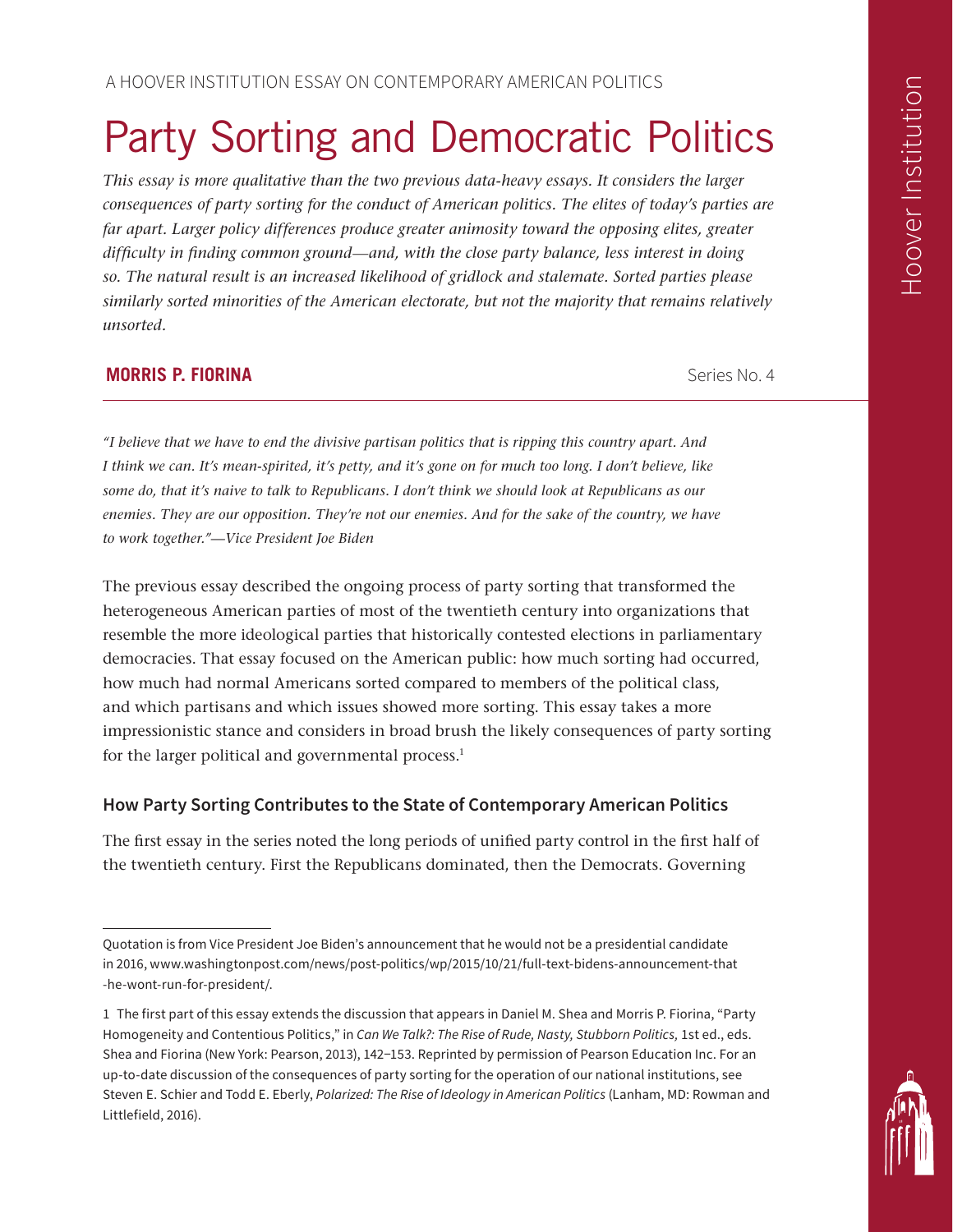a large heterogeneous democracy like the United States is never an easy task but, other things being equal, it probably never is easier than in periods like those. A single party controls the executive branch and the Congress, enhancing the prospects of adopting the party program without major compromises with the opposition party. Given that they share the party label, most members of the congressional majority have an electoral incentive to make their president look good, not bad.2 The president appoints and his legislative party confirms the judges and agency heads, who consequently are unlikely to hinder—let alone sabotage implementation of the party program. The congressional majority is less likely to investigate a president of its own party.3 It is very unlikely that the opposition will enjoy an electoral triumph so sweeping that it can repeal the laws already passed. And if part of the president's agenda does not pass in one Congress, it can be carried over and finished up in the next one by a cast of characters that is largely the same. There is a high degree of predictability surrounding policymaking in stable one-party-dominated eras like the two that prevailed in the first half of the twentieth century. So long as the majority party governs competently and wins popular approval, it continues in office.

Divided government characterized the second half of the twentieth century.<sup>4</sup> Nevertheless, quite a bit still got done, although scholars continue to disagree about whether what got done was less than the American public wanted.<sup>5</sup> During the Eisenhower administration, Congress funded construction of the interstate highway system and the Saint Lawrence Seaway, passed the first civil rights bill since Reconstruction, and adopted major labor legislation. Republican Richard Nixon has been called the "last liberal president."6 His time in office saw the adoption of the alternative minimum tax and the establishment of the Environmental Protection Agency. Republican Ronald Reagan and the Democratic congressional leaders struck a grand bargain to save Social Security (at least temporarily) in 1983 and adopted a major tax reform in 1986. During the Divided Government era, cross-party coalitions formed to pass major legislation. But the parties then were not well-sorted.

<sup>2</sup> Gary C. Cox and Mathew D. McCubbins, *Legislative Leviathan: Party Government in the House* (Berkeley, CA: University of California Press, 1993).

<sup>3</sup> Although Mayhew originally reported that investigations were about equally likely in periods of unified and divided government during the period 1946−1990, the more recent experience with divided government found investigative activity more likely than under unified government. David Mayhew, *Divided We Govern*: *Party Control, Lawmaking, and Investigations, 1946*−*2002,* 2nd ed., chap. X (New Haven, CT: Yale University Press, 2005.)

<sup>4</sup> For a more detailed discussion of this period, see Morris Fiorina, *Divided Government,* chap. 2 (New York: Macmillan, 1992).

<sup>5</sup> Cf. Mayhew, *Divided We Govern;* and Sarah Binder, *Stalemate: Causes and Consequences of Legislative Gridlock* (Washington, DC: Brookings Institution, 2003).

<sup>6</sup> John Fund, "Nixon at 100: Was He 'America's Last Liberal'?" *National Review,* January 11, 2013, www .nationalreview.com/article/337447/nixon-100-was-he-americas-last-liberal-john-fund.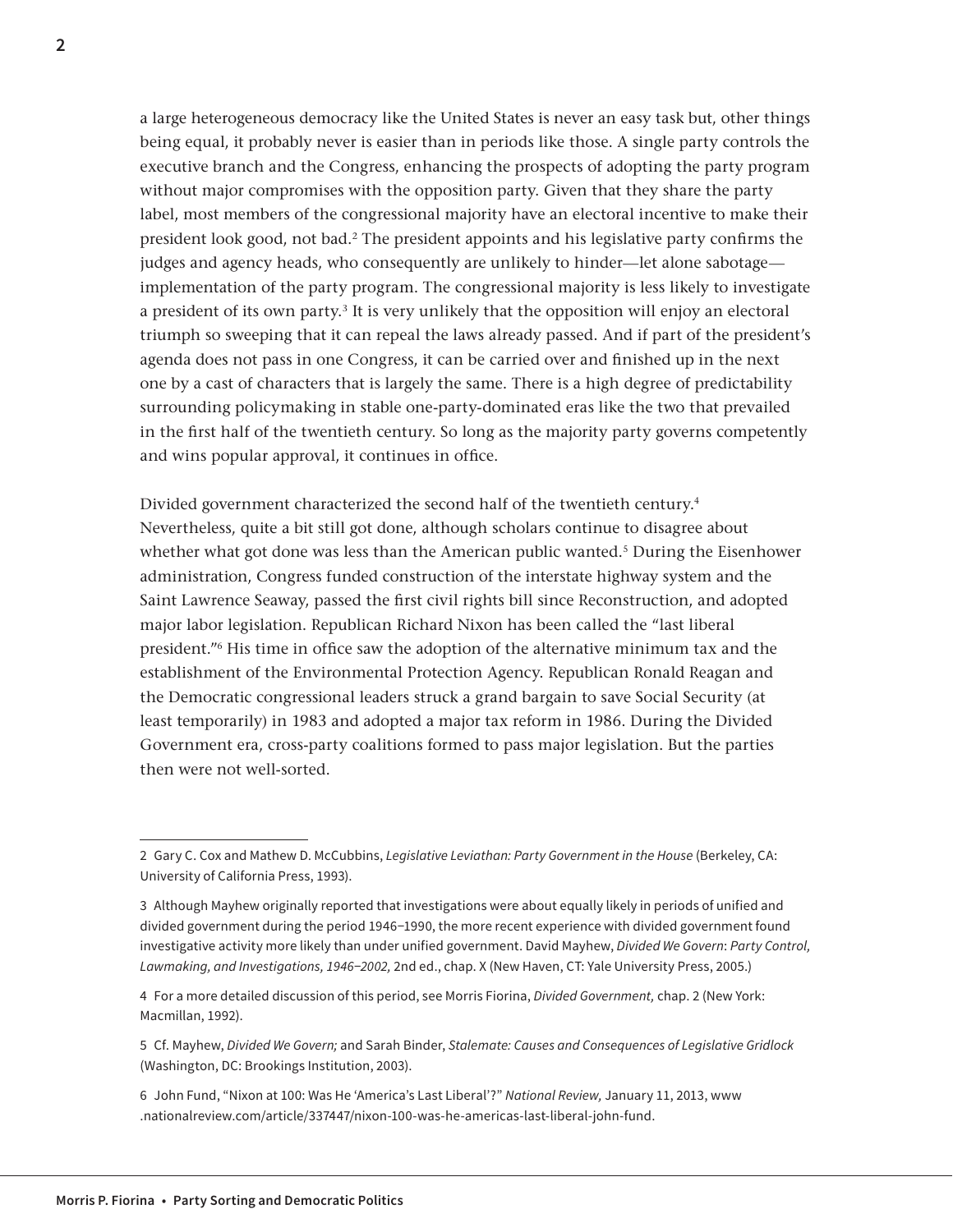Thomas Mann charges, "To treat polarization as 'mere sorting' is to trivialize, if not miss entirely, the biggest development in recent decades."7 Mann's comment reflects a misunderstanding of my position.<sup>8</sup> Nothing I have written attaches the adjective "mere" to the process of party sorting. On the contrary, I agree with Mann that it is one of the most important developments in American politics in recent decades and that it makes a major contribution to the political conditions that he denounces. The consequences of sorting have become all too apparent in the political incivility that characterizes contemporary political discussion. Even more importantly, party sorting arguably makes a major contribution to the gridlock and stalemate that so many commentators—academic and otherwise—condemn.<sup>9</sup> Finally, while recognizing that party sorting has some positive consequences—it clarifies the choices facing the electorate and makes it easier for voters to assign political responsibility—I argue that in addition to incivility and gridlock there are negative representational consequences of sorting that cumulatively outweigh the benefits.<sup>10</sup> Of course, this is a normative judgment that some may contest.

## *Incivility and Gridlock*

Both academics and journalists decry the state of American politics today. To political scientists Thomas Mann and Norman Ornstein, "it's even worse than it looks."11 To journalist Jon Terbush, the contemporary Congress is "the worst ever."<sup>12</sup> Although such assertions are hyperbolic, anecdotal evidence does support them. During the ferocious congressional battle over the debt ceiling extension in 2011, for example, tea party Republicans in the House of Representatives took the country to the brink of default. Outraged politicos and pundits charged that those who marched under the banner of the tea party were "extortionists" and worse. They were a "small group of terrorists," "the Republican Taliban wing," "the GOP's Hezbollah faction," the "tea terrorist party," "a nihilistic caucus." According to their critics, the tea party had "waged jihad on the American people." Tea partiers donned political "suicide vests," "strapped explosives to

<sup>7</sup> Thomas Mann, "Admit It, Political Scientists: Politics Really Is More Broken Than Ever," *The Atlantic,* May 26, 2014, www.theatlantic.com/politics/archive/2014/05/dysfunction/371544/.

<sup>8</sup> Mann links his criticism to a column discussing an essay of mine: Molly Ball, "5 False Assumptions Political Pundits Make All the Time," *The Atlantic,* February 27, 2013, www.theatlantic.com/politics/archive/2013/02/5-false -assumptions-political-pundits-make-all-the-time/273544/.

<sup>9</sup> Thomas E. Mann and Norman J. Ornstein, *It's Even Worse Than it Looks: How the American Constitutional System Collided With the New Politics of Extremism* (New York: Basic, 2012).

<sup>10</sup> There are also claims that party sorting stimulates political participation but, as noted below in this chapter, such claims are empirically wrong.

<sup>11</sup> Mann and Ornstein, *It's Even Worse Than it Looks.*

<sup>12</sup> Jon Terbush, "Confirmed: This Is the Worst Congress Ever," *The Week,* December 26, 2013, http://theweek.com /articles/453744/confirmed-worst-congress-ever.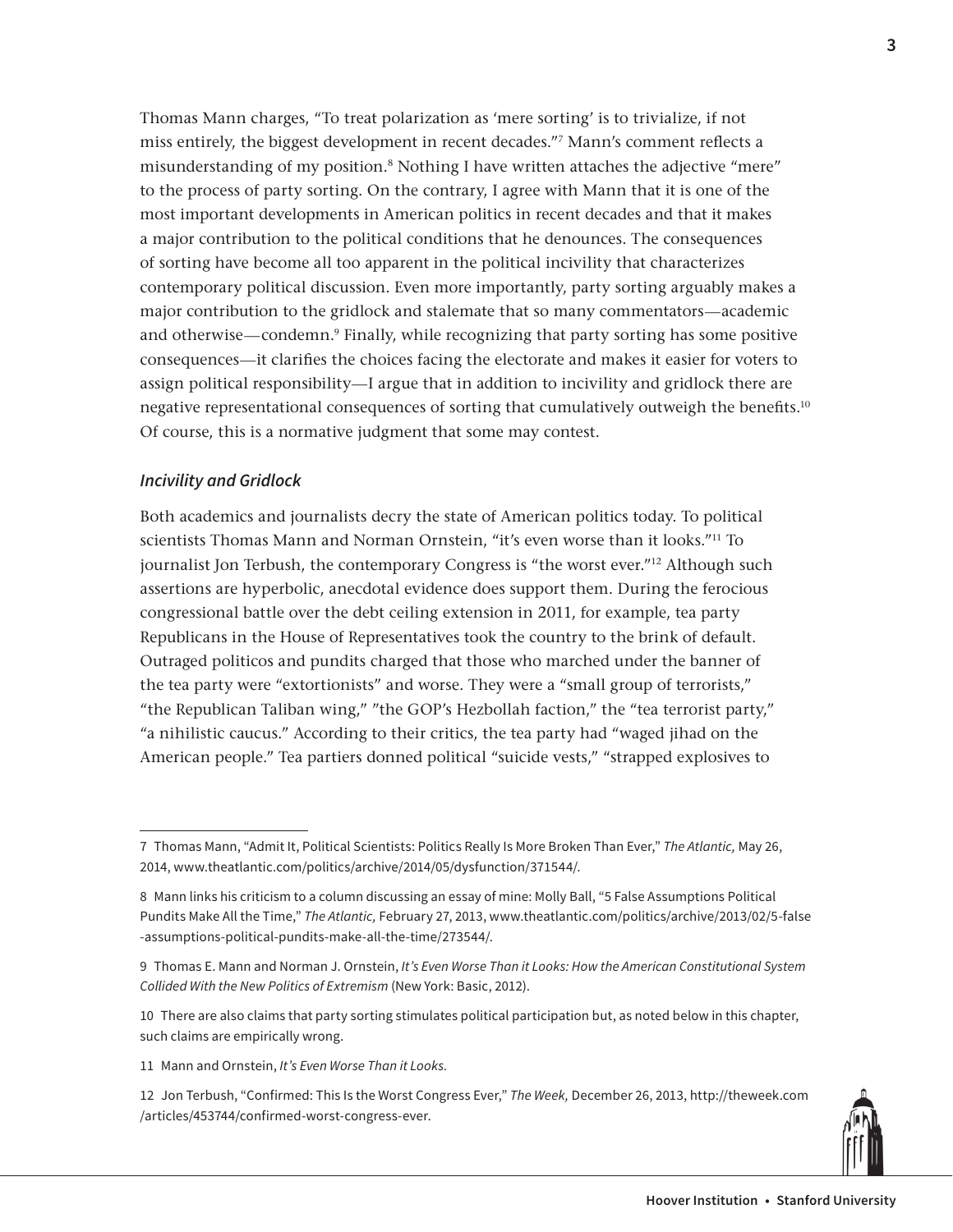the Capitol," and engaged in other "terrorist tactics" which ultimately forced the entire nation to eat a "sugar-coated Satan sandwich."13

In this particular episode, tea party Republicans were the targets of incivility, but their members had often been on the other side of the equation during the preceding years. An Iowa tea party billboard compared Obama to Hitler and Lenin.14 Tea party posters depicted President Obama as the "Joker" in the popular Batman movies. A tea party heckler called Massachusetts Democratic Senate candidate Elizabeth Warren a "socialist whore" with a "foreign-born boss."15

For those old enough to have observed politics in the mid-twentieth century, there is little question that American politics now is more contentious and far less civil than it was then. Congressional scholars of that era wrote about the norms that mandated personal courtesy and institutional patriotism:

A senator whose emotional commitment to Senate ways appears to be less than total is suspect. One who brings the Senate as an institution or senators as a class into public disrepute invites his own destruction as an effective legislator. One who seems to be using the Senate for the purposes of self-advertisement and advancement obviously does not belong.16

In that era, someone like Ted Cruz (R-TX), who called his own party leader a liar (among a series of other personal offenses), might well have been censured by a unanimous bipartisan vote.<sup>17</sup>

<sup>13</sup> For wrap-ups of the uncivil nature of much of the discourse, see David Harsanyi, "America Can Thank the 'Terrorists,'" *Real Clear Politics,* August 3, 2011, www.realclearpolitics.com/articles/2011/08/03/when\_we \_balance\_the\_budget\_the\_terrorists\_have\_won\_110810-comments.html; and James Taranto, "'Civility': The Denouement," *Wall Street Journal,* August 2, 2011, http://online.wsj.com/article/SB10001424053111903520204576 484303256286950.html.

<sup>14</sup> Meenal Vamburkar, "Tea Party Billboard Shows Obama Alongside Hitler And Lenin," *Mediaite,* July 13, 2010, www.mediaite.com/online/tea-party-billboard-shows-obama-alongside-hitler-and-lenin/.

<sup>15</sup> Aliyah Shahid, "Elizabeth Warren, Massachusetts Senate candidate, called a 'socialist whore' by Tea Party heckler," *New York Daily News,* November 4, 2011, www.nydailynews.com/news/politics/elizabeth-warren -massachusetts-senate-candidate-called-a-socialist-whore-tea-party-heckler-video-article-1.972213? localLinksEnabled=false.

<sup>16</sup> Donald R. Matthews, *U.S. Senators and their World,* chap. 5 (Chapel Hill, NC: University of North Carolina Press, 1960). For a discussion of analogous norms prevailing in at least some committees in the House of Representatives, see Richard F. Fenno, "The House Appropriations Committee as a Political System: The Problem of Integration," *American Political Science Review* 56, no. 2 (June 1962): 310−324.

<sup>17</sup> Further back, in 1954 the Senate censured Senator Joseph McCarthy (R-WI) by a vote of 67-22. The censure resolution said McCarthy had "acted contrary to senatorial ethics and tended to bring the Senate into dishonor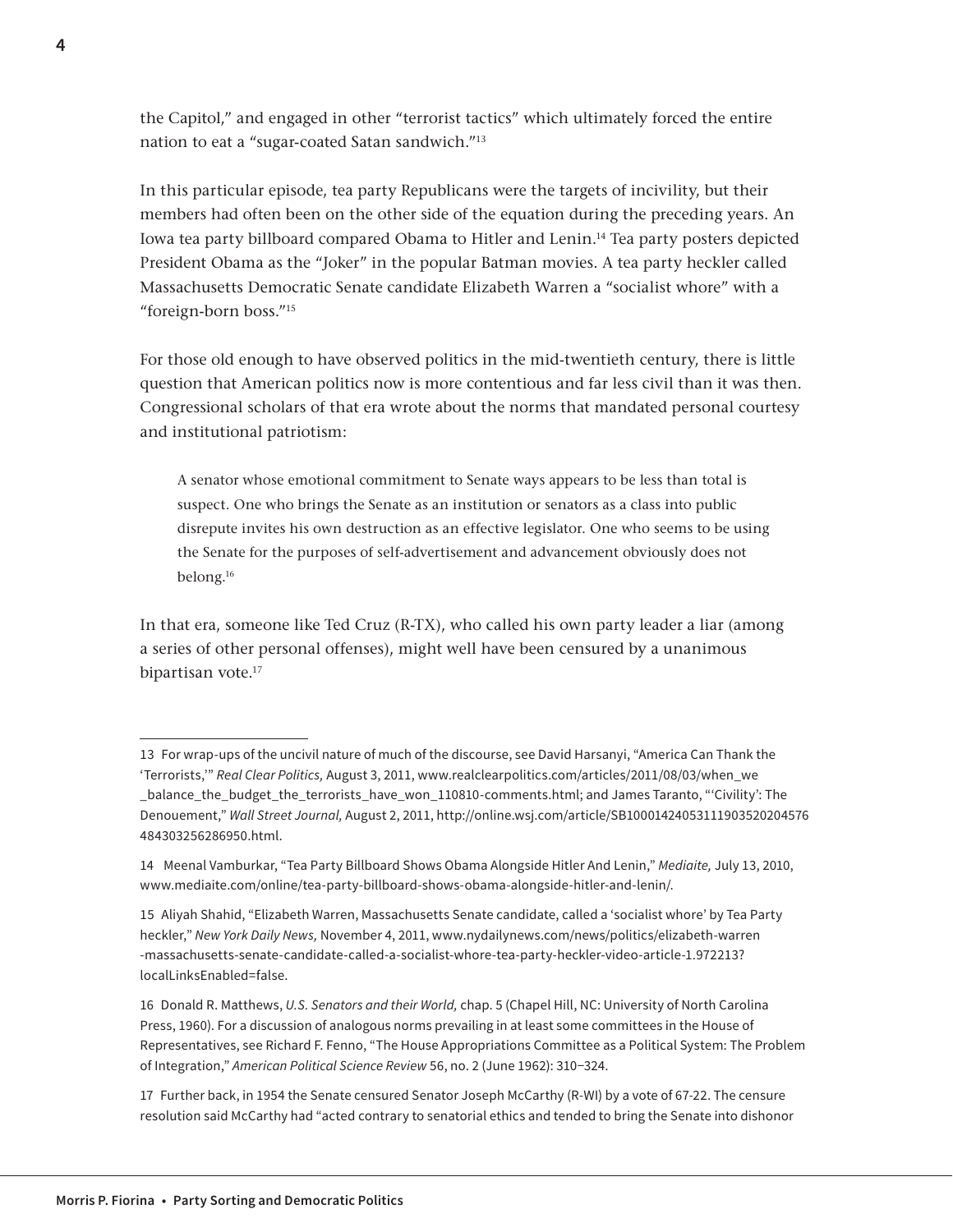It is ironic that congressional politics in the 1960s was more civil than today, at a time when popular passions probably were at least equal and probably greater. Younger commentators sometimes talk about unprecedented political polarization, even comparing the current situation to the Civil War.<sup>18</sup> But in the 1960s, Vietnam war protests raged, strikes and demonstrations paralyzed campuses, major American cities burned during the summers, and assassins murdered political leaders. As the second essay in this series discusses, however, today's electorate in the large is no more divided on the issues—and perhaps even less so—than the electorate of a half-century ago. In the halls of government, however, civility prevailed then to a much greater degree than it does today.

As for gridlock, its relationship with party sorting is straightforward. Refer again to figure 1 of the second essay. In the bottom panel of the figure, the average Democrat is further from the average Republican than in the top figure—the scope of partisan disagreement is wider. Moreover, the party distributions are more concentrated in contemporary congresses, to the extent that in the bottom panel there is no overlap between the two parties: the most conservative Democrat is less conservative than the least conservative Republican. If a party offers proposals that reflect the central tendency of its members, it is more likely to propose policies that are strongly opposed by the other party than it would have in the Congress depicted in the top panel, and there are many fewer moderates who can threaten to defect to the other party, thus discouraging bipartisan compromise. In addition, looking ahead to the fifth essay in this series, the contest for institutional control in each election creates an incentive for the minority to deny the majority any programmatic accomplishments and for the majority to resort to violations of traditional norms and procedures to implement its programs.

In his classic study of the late nineteenth-century Congress, David Brady describes the venomous politics of the era. Their opponents likened Populist leaders like William Jennings Bryan to Robespierre, Danton, and other leaders of the French Revolution who sent their political opponents to the guillotine. According to some commentators, the 1896 Democratic platform was "made in Hell" and the Democratic candidate, William Jennings Bryan, was a "mouthing, slobbering demagogue whose patriotism is all in his jaw bone."19 Brady argues that a major contributor to the historic levels of roll call polarization

<sup>19</sup> These quotations are all taken from David Brady, *Congressional Voting in a Partisan Era*: *A Study of the McKinley Houses and a Comparison to the Modern House of Representatives* (Lawrence, KS: University of Kansas Press, 1973), 1−3.



and disrepute, to obstruct the constitutional processes of the Senate, and to impair its dignity; and such conduct is hereby condemned." The Senate was narrowly controlled by the Republicans at the time. All Democrats and half the Republicans voted for censure. One can hardly imagine a Senate resolution containing such terminology today.

<sup>18</sup> George Stephanopoulos, "A Country Divided: Examining the State of Our Union," *ABC News,* June 30, 2006, http://abcnews.go.com/2020/print?id=2140483.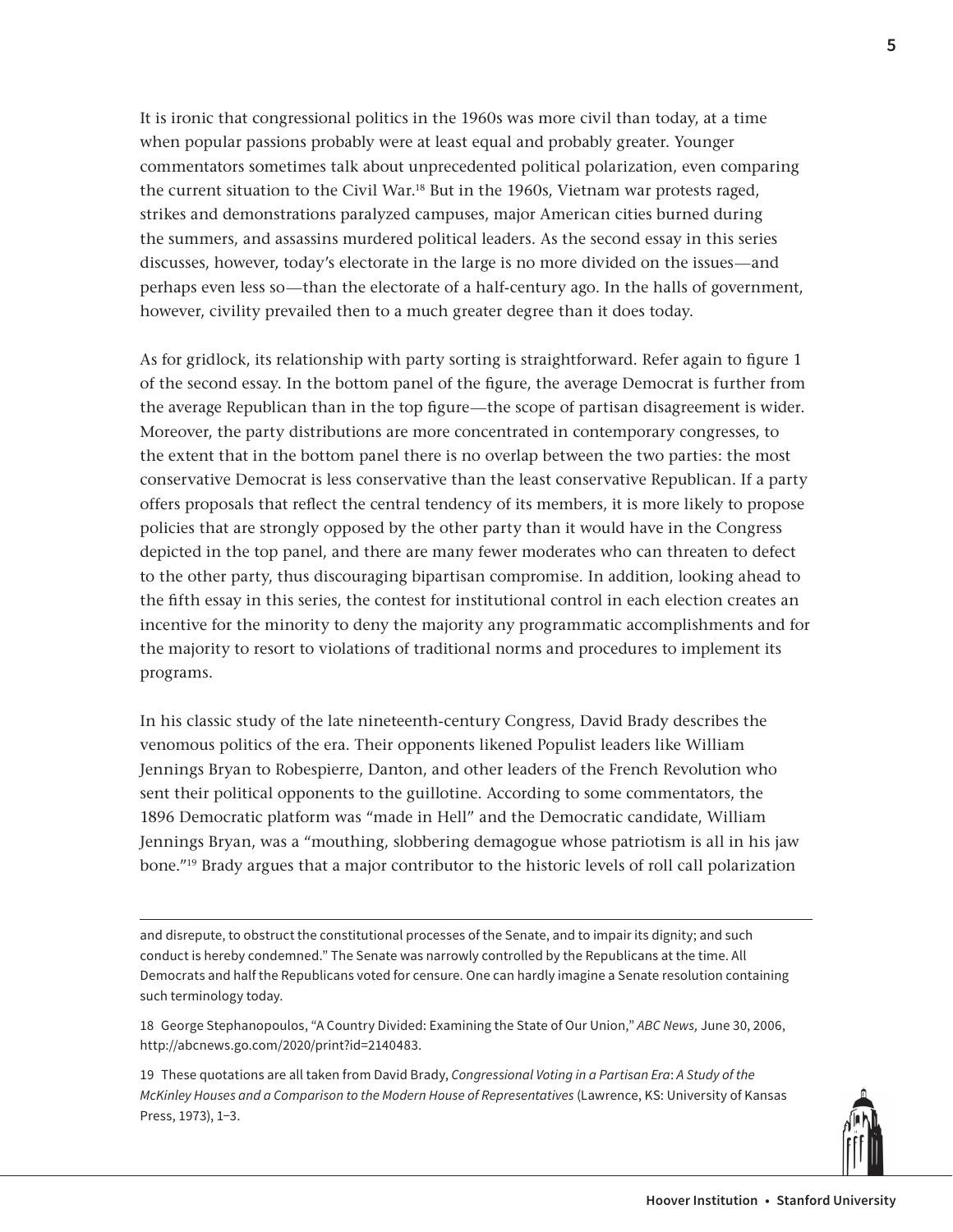in the McKinley congresses—levels not matched until very recently—was the distinct nature of the parties' electoral coalitions. An overwhelming majority of House Republicans represented industrial districts, and a solid majority of House Democrats represented agricultural districts.<sup>20</sup> In other words, the parties were well-sorted: each party contained a heavy majority of members who represented a common interest that was opposed to the dominant interest of the other party.

The same situation characterizes the current era. Party coalitions have again become more homogeneous. Take regional strengths and weaknesses, for example. From the Civil War to the 1990s, Democratic representatives dominated the South; from the New Deal onward, they were elected from all regions of the country. The Republican congressional delegation in the twentieth century also came from all regions—except from the South (with a few minor exceptions). Today, the character of the Democratic congressional caucus is very different. What remains of the southern contingent consists primarily of liberal African-American representatives from southern cities, and the party now enjoys its greatest strength in the liberal northeastern and western coastal regions. In a complete historical reversal, today's Republican Party now dominates the South and has almost disappeared from its historic stronghold in New England. The preponderance of its membership represents districts in the heartland—what coastal elites call the fly-over states.

Urban-suburban differences reinforce such regional differences in electoral support. Today's Democratic Party is an urban party, whereas the Republican Party is predominantly suburban and rural. Moreover, as Bruce Oppenheimer points out, many of the remaining southern Democratic districts are in the large cities of the Sunbelt, so that they are more similar to northern districts than southern Democratic districts were at mid-century.<sup>21</sup> The consequences of such differences in party support show up clearly in issues involving energy, the environment, and guns.

As parties become more homogeneous, political issues become more partisan and divisive. If both parties include representatives from urban and rural districts, both feel pressure to moderate their issue stances. The pressure comes from members associated with points of view that diverge from the party majority. Such members will defect on party proposals that are highly unpopular in their districts, and party leaders who wish to become or remain *majority* party leaders will hesitate to endanger such members by advocating proposals that harm those members' electoral chances. But when Democrats are largely an urban party and Republicans a suburban and rural party, why should anyone expect Republican representatives to worry about the problems of the cities? Urban districts only

<sup>20</sup> Ibid., 102.

<sup>21</sup> Bruce Oppenheimer, "Barack Obama, Bill Clinton, and the Democratic Congressional Majority," *Extensions* (University of Oklahoma), Spring 2009.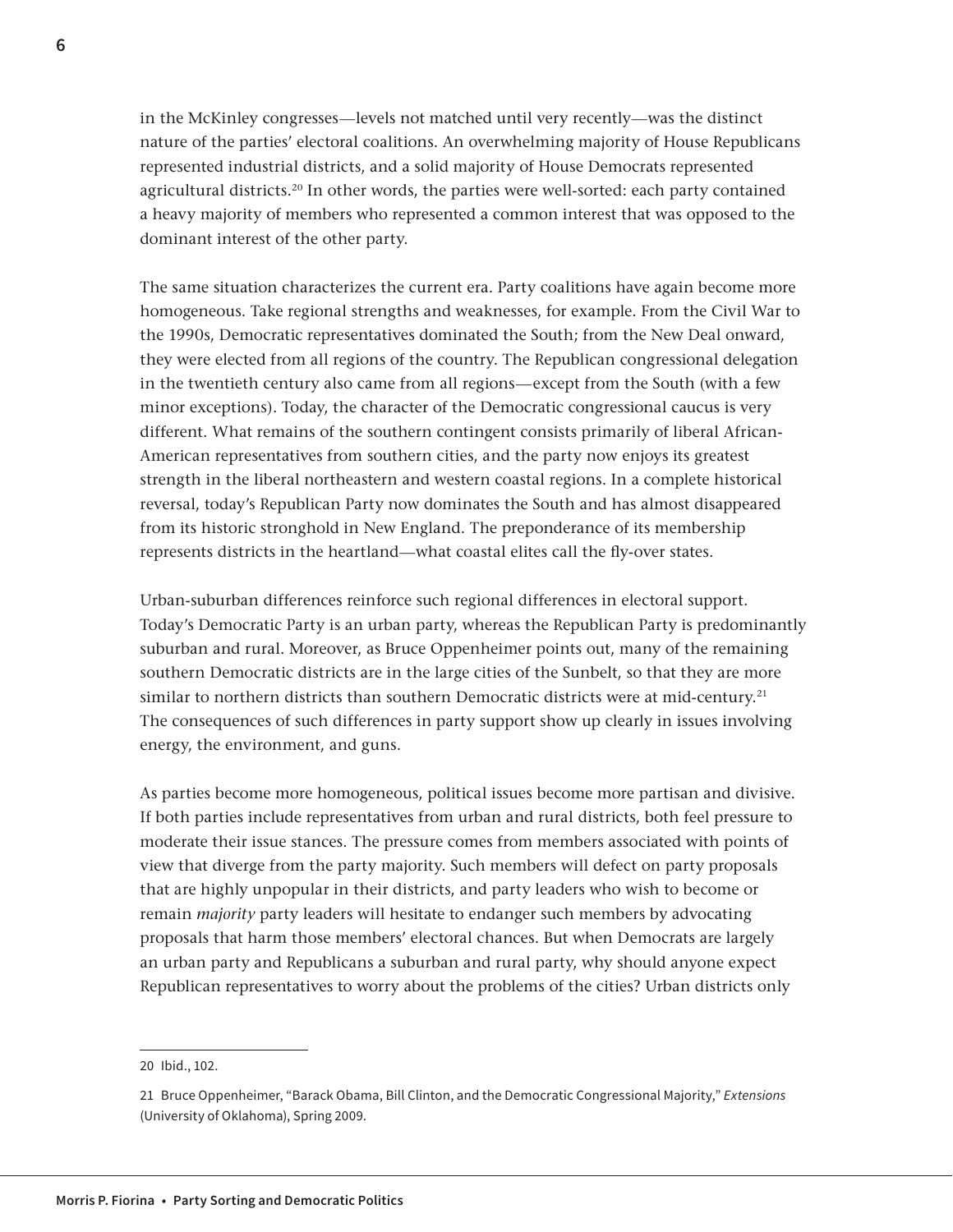elect Democrats. And why should Democrats worry about the economic consequences of the Endangered Species Act for farmers and ranchers? Rural and farm districts consistently vote for Republicans. Party homogeneity encourages both parties to reject trade-offs and advocate one-sided programs that reflect the parties' preponderant interests.

The natural consequence of party sorting is that each party gradually comes to have less contact with, knowledge of, and sympathy for the constituencies of the other (recall the discussion of partisan misperception in the second essay). If one party is rooted in the predominantly white middle class, one should not expect its representatives to support policies that redistribute income or other resources from its voters to minorities who vote heavily for the opposing party. Conversely, if one party's adherents are heavily employed in the public sector or dependent on government benefits, one should not expect its representatives to favor policies that cut taxes and public spending.

Students today are surprised to learn that until the feminist movement Republicans had traditionally been somewhat more supportive of an equal rights amendment. And until the mid-1970s, the environmental issue was up for grabs, leading Republican president Richard Nixon to support the Clean Air Act. As pointed out in the third essay of the series, until the early 1990s Republicans and Democrats felt about the same on the issue of abortion. And until the 1992 election, the presidential vote division between regular church-goers and seculars was small.<sup>22</sup> The natural result of such party heterogeneity was much less of a partisan divide on related issues. But once the advocates for a particular issue became exclusively associated with one party or the other, balance and moderation were the casualties. For several decades, Republican pro-life groups have advocated a constitutional amendment to prohibit abortion altogether while Democratic pro-choice groups defend third trimester abortions for elective reasons. The fact that almost 90 percent of the electorate falls somewhere between these polar positions gets overlooked in the partisan battle. Most recently, uncertain voters are offered a stark choice in regard to climate change: one party tells them that global warming is an imminent planetary threat, and the other party asserts that it is a gigantic liberal hoax.

In recent decades, many commentators have identified another factor that contributes to contentious politics—the introduction of issues variously called moral, social, or cultural into the political agenda. This is the culture war argument that I have dealt with extensively in other writings.<sup>23</sup> Issues that can easily be framed in terms of moral and/or religious beliefs—racial equality, women's rights, traditional family values—are harder to

<sup>23</sup> Ibid. See also Morris Fiorina, with Samuel Abrams, *Disconnect: The Breakdown of Representation in American Politics* (Norman, OK: University of Oklahoma Press, 2009)*.*



<sup>22</sup> Morris P. Fiorina, with Samuel J. Abrams and Jeremy C. Pope, *Culture War*: *The Myth of a Polarized America,* chap. 7 (New York: Pearson, 2005).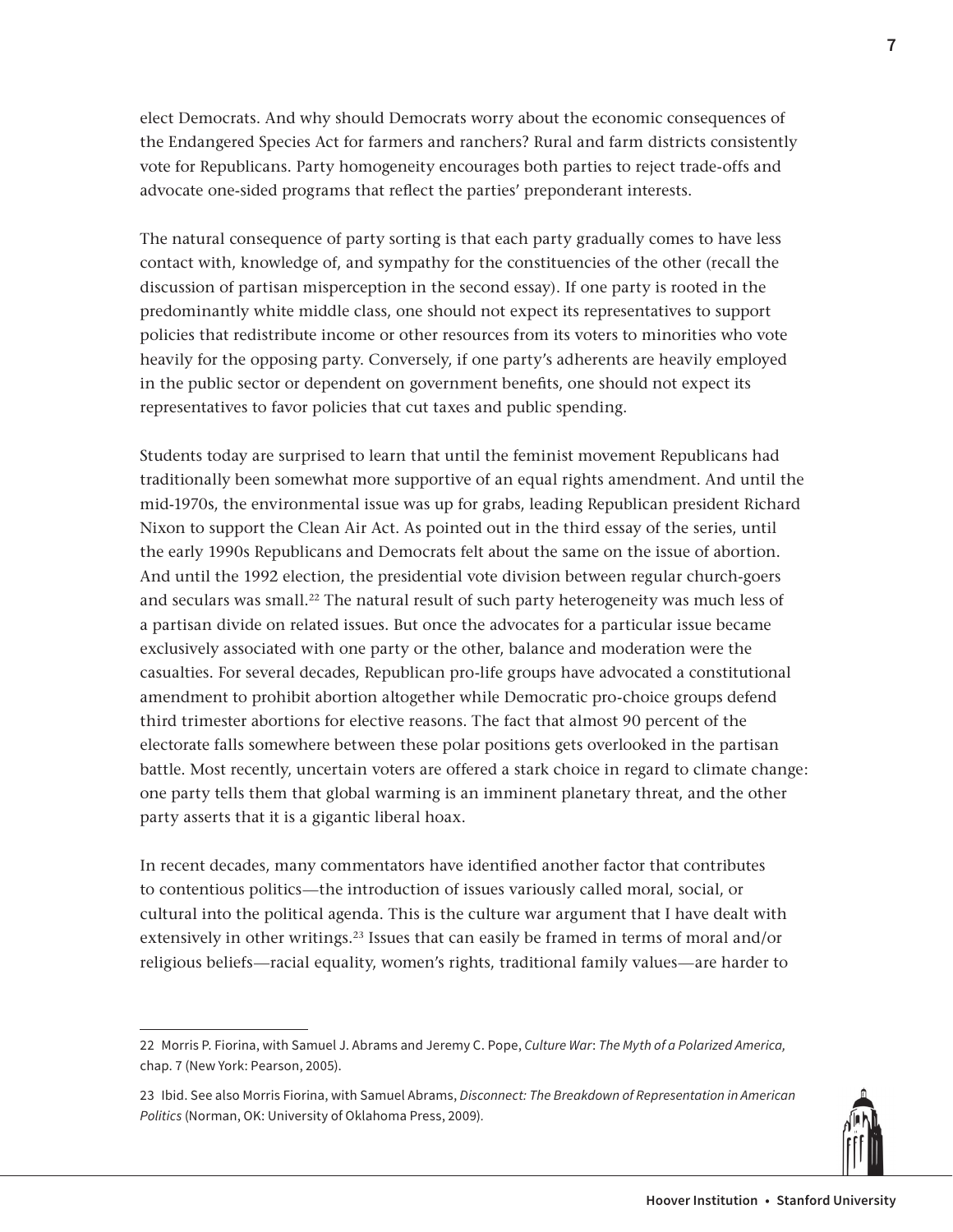compromise than economic issues, the argument goes, especially when framed in terms of fundamental rights protected by the US Constitution. One side asserts that affirmative action is a violation of racial equality while the other asserts to the contrary that it is an important means toward racial equality. One side contends that free access to abortion is a fundamental component of equal rights for women, while the other contends that abortion violates the right to life of the fetus. One side claims that same-sex marriage is a violation of traditional morality and religious principles while the other claims that it is a necessary component of personal dignity and equality.

Certainly this argument has some validity, although the contending sides often underestimate the willingness of Americans to compromise moral issues—they have little problem in the case of abortion, for example, as shown in earlier essays.<sup>24</sup> The important caveat, however, is that—contrary to the assumptions of many commentators—such issues are not new to the modern era. The New Deal period was historically unusual in that economic and, later, foreign policy issues crowded out moral issues. The latter have been staples of American political conflict through most of our history. From at least the time that large numbers of Catholic immigrants began arriving on American shores to the Great Depression, Protestant Americans worried about the moral "failures" of Catholic immigrants who drank and danced and in other ways violated the Sabbath. Regulating the use of foreign languages also is an old issue. Bilingual education—French and German long before Spanish—was controversial in the nineteenth century. But the parties of earlier periods were patronage-based and generally kept such issues off the public agenda because of their (now and then demonstrated) potential to fracture party coalitions and jeopardize control of what was considered the real value of institutional control—jobs, contracts, and various forms of "honest graft."25

As I have discussed elsewhere, however, civil service, public sector unionization, conflictof-interest laws, and investigative media have restricted the use of material incentives to generate political activity and support.26 Partially in consequence, the parties have enlisted issue activists to serve as party foot soldiers, thus rendering it impossible to keep their issues off the agenda. Substantive disagreement between the parties is greater now than half a century ago not only because of greater party differences but also because of a greater number of issues to disagree about.

<sup>24</sup> For a more detailed discussion, see Fiorina with Abrams, *Disconnect,* chap. 2.

<sup>25</sup> For a discussion, see Joel H. Silbey and Samuel T. McSeveney, *Voters, Parties and Elections*: *Quantitative Essays in the History of American Popular Voting Behavior,* part 3 (Lexington, MA: Xerox College Publishing, 1972).

<sup>26</sup> E.g., Morris Fiorina, "Parties, Participation, and Representation in America: Old Theories Face New Realities," in *Political Science: The State of the Discipline,* ed. Ira Katznelson and Helen Milner (New York: Norton, 2002), 511−541.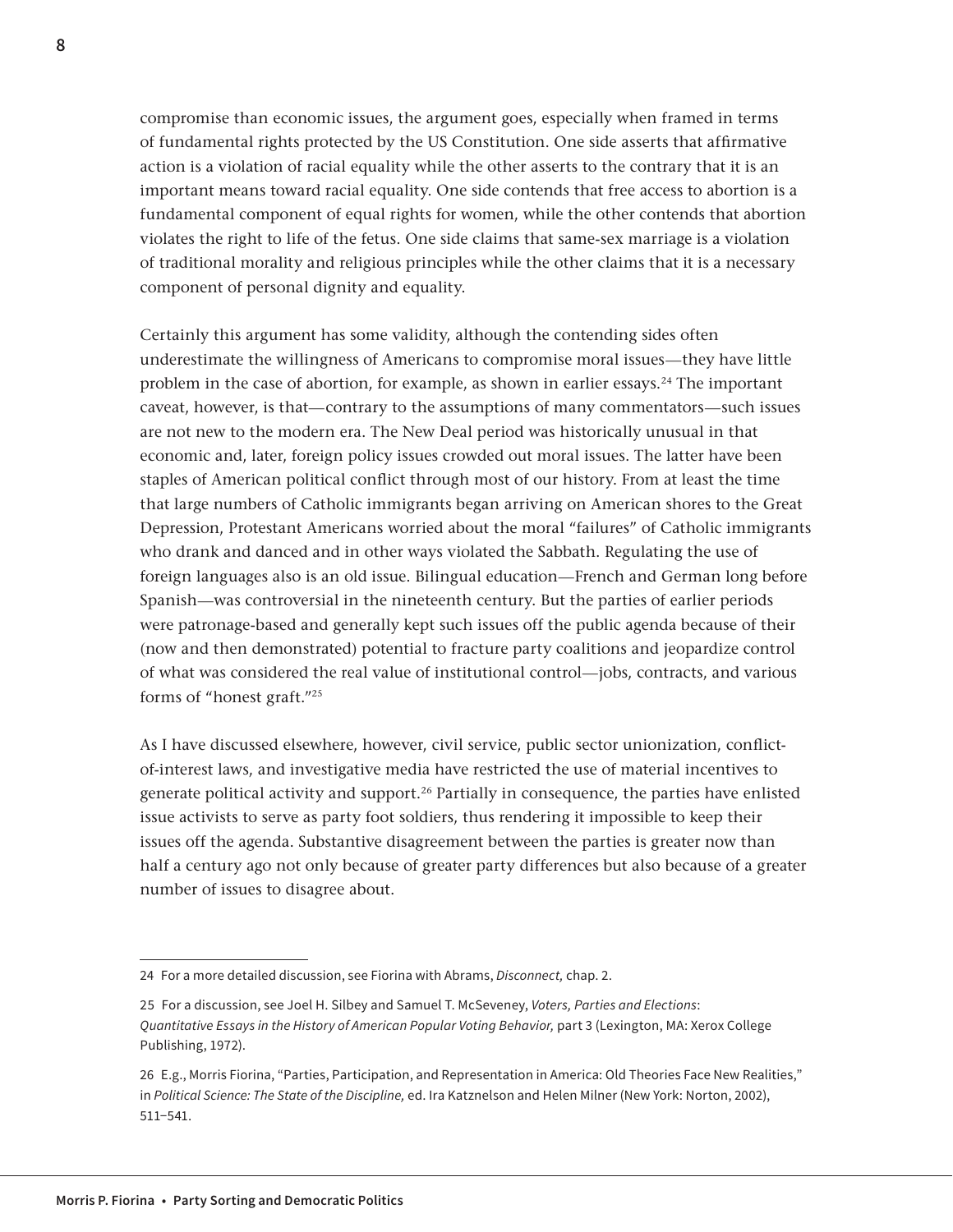In sum, in the mid-twentieth-century period when politics seemed less contentious than today, the American parties were considerably more heterogeneous. The result was party platforms that were less divergent and more balanced among various interests, allowing greater room for compromise. In the ensuing decades, the parties sorted along various regional, demographic, and issue lines.<sup>27</sup> The result is parties that are more homogeneous internally and more distinct from each other. Extreme partisans regard the members of the opposing party as "the other."

## *Politics for Higher Stakes*

For the reasons just outlined, party sorting has raised the stakes of politics.<sup>28</sup> In an era of heterogeneous parties and low party cohesion, party control of Congress makes relatively less difference in what kinds of policies emerge than in an era with the opposite characteristics. Party control always matters, to be sure. It matters for who gets various perquisites of office: committee and subcommittee chairmanships, control of staff, budgets, and other institutional benefits. But party control matters relatively less for substantive policy outcomes when the parties are heterogeneous and fragmented.

Without a Democratic majority in Congress, the health care plan fails to pass in 2010. Without a Republican majority in the House, the debt ceiling extension passes easily in 2011. Without a Senate of his own party, President Obama's Supreme Court nomination is stymied rather than confirmed. The stakes of politics generally rise with substantive disagreement and, by whatever psychological mechanism(s), so does emotional involvement.29 If I am forced to accept a compromise far from my preferred position, I will feel disappointed and frustrated. The more important the issue is to me, the greater the emotional reaction.

Party sorting heightens the frequency and intensity of such feelings. If activists and public officials associate only with people who agree with them politically—colleagues, other activists, campaign donors and workers—they will slowly lose understanding of, sympathy for, and eventually even tolerance of those who do not (if they ever had much of those qualities to begin with). They gradually will come to believe that their positions are so self-evidently correct that they will cease to critically evaluate their own positions and to recognize any validity in opposing positions. The arguments made by political opponents will be dismissed or ignored entirely, not rebutted with logic or facts. Contrary to Senator



<sup>27</sup> Alan I. Abramowitz, *The Polarized Public? Why American Government is so Dysfunctional* (New York: Pearson, 2013).

<sup>28</sup> Fiorina with Abrams, *Disconnect,* chap. 7.

<sup>29</sup> Alan Abramowitz and Steven Webster, "The Ideological Foundations of Affective Polarization," paper presented at the annual meeting of the Southern Political Science Association, Puerto Rico, 2016.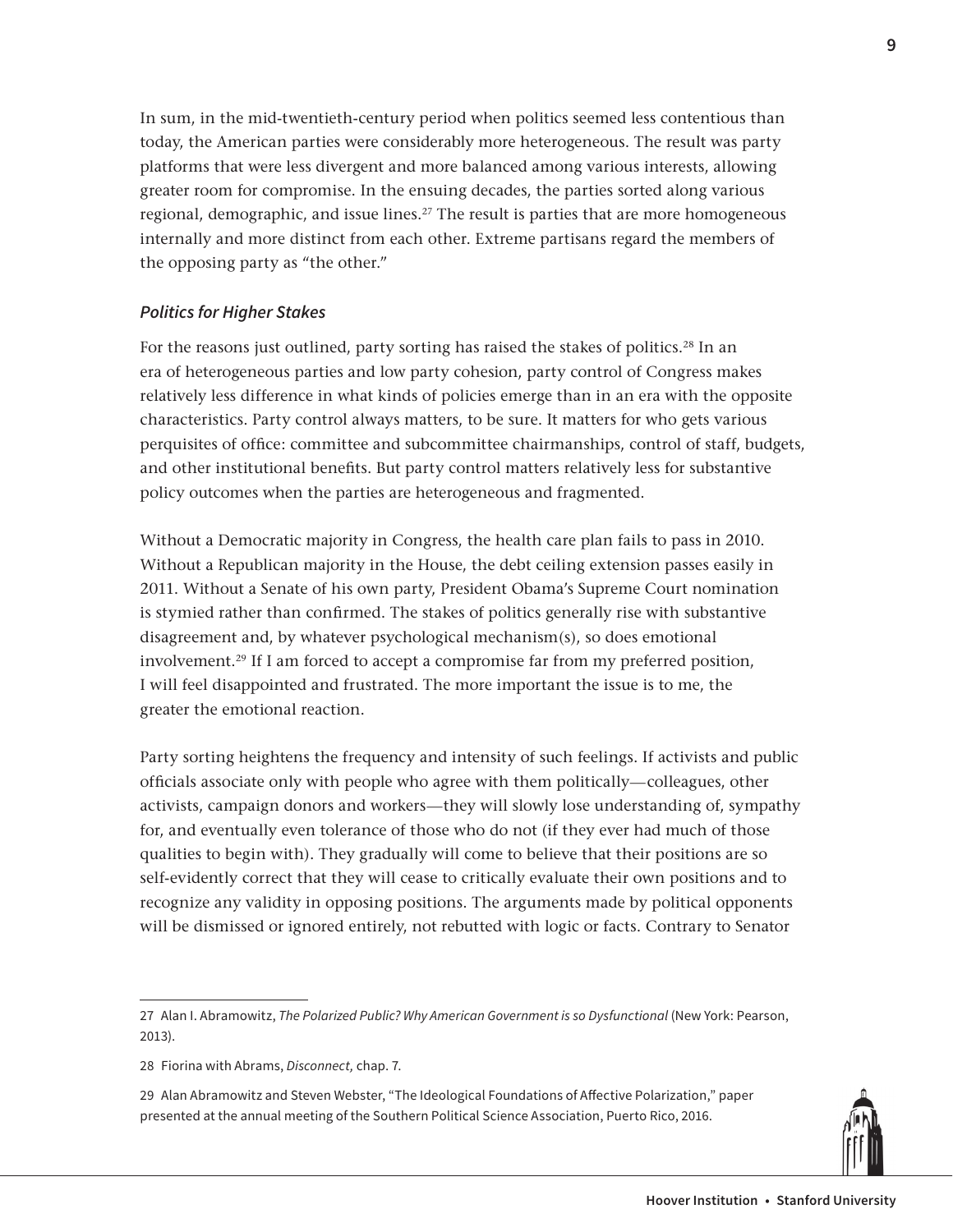Moynihan's dictum, partisans ultimately feel entitled to their own facts.<sup>30</sup> And it becomes all too automatic to question the motives of opponents. Your political opponents advocate particular policies not because they honestly believe such policies address important public problems but because they are racists, or they are bought and paid for by Wall Street or the Koch brothers. Or they hate America and consciously plan to undermine it and establish a socialist state. And as for the hoi polloi who are taken in by the propaganda of the other side, they deserve no respect, only contempt. They are "bitter and cling to their gods and guns" and they are "deplorables." Or they are economic illiterates and "taxeaters."

In sum, far from a "mere" sorting, the evolution of American political parties from loose coalitions of disparate interests to groups of like-minded people is a major factor contributing to the contentious and unproductive politics of today. Substantive differences between the parties are on average greater today, and as the political agenda expanded ("the personal is the political") they have found more things to disagree about. And for familiar psychological reasons, substantive conflict generates emotional affect and personal animosity. Many political scientists of the 1950s looked at their parties and found them wanting. They wanted the parties to look more like they do today. But many of today's political scientists look at our parties and wonder whether it would be better for the country if they looked more like they did in the mid-twentieth century.<sup>31</sup>

## **Is Party Sorting All Bad?**

As stated in the introduction to this essay, I believe that party sorting is one of the principal underpinnings of our current political stalemate. I suspect that the great majority of observers would agree that the sorting described in the preceding essay has had serious negative consequences. When ideology and issues crosscut party cleavages, party cohesion is difficult to maintain and cross-party coalition possibilities expand. This was the case in mid-twentieth-century America. Today ideology and issues reinforce the partisan cleavage rather than cut across it. This restricts the possibilities for constructing cross-party compromises.

While I believe that the party sorting that has occurred during the past two decades has heightened the conflictual nature of American politics, making compromise more difficult and stalemate more likely, other scholars have noted some potentially positive aspects of sorting. Alan Abramowitz argues that today's sorted parties have produced a more engaged public and heightened political participation: "Some Americans may be turned off by the sharp ideological divisions between the parties, but more Americans appear to be excited and energized by the choice between a consistently liberal Democratic Party and

<sup>30</sup> Daniel Patrick Moynihan is credited with the comment that "we are all entitled to our own opinions but not to our own facts."

<sup>31</sup> Fiorina, "Old Theories Face New Realities."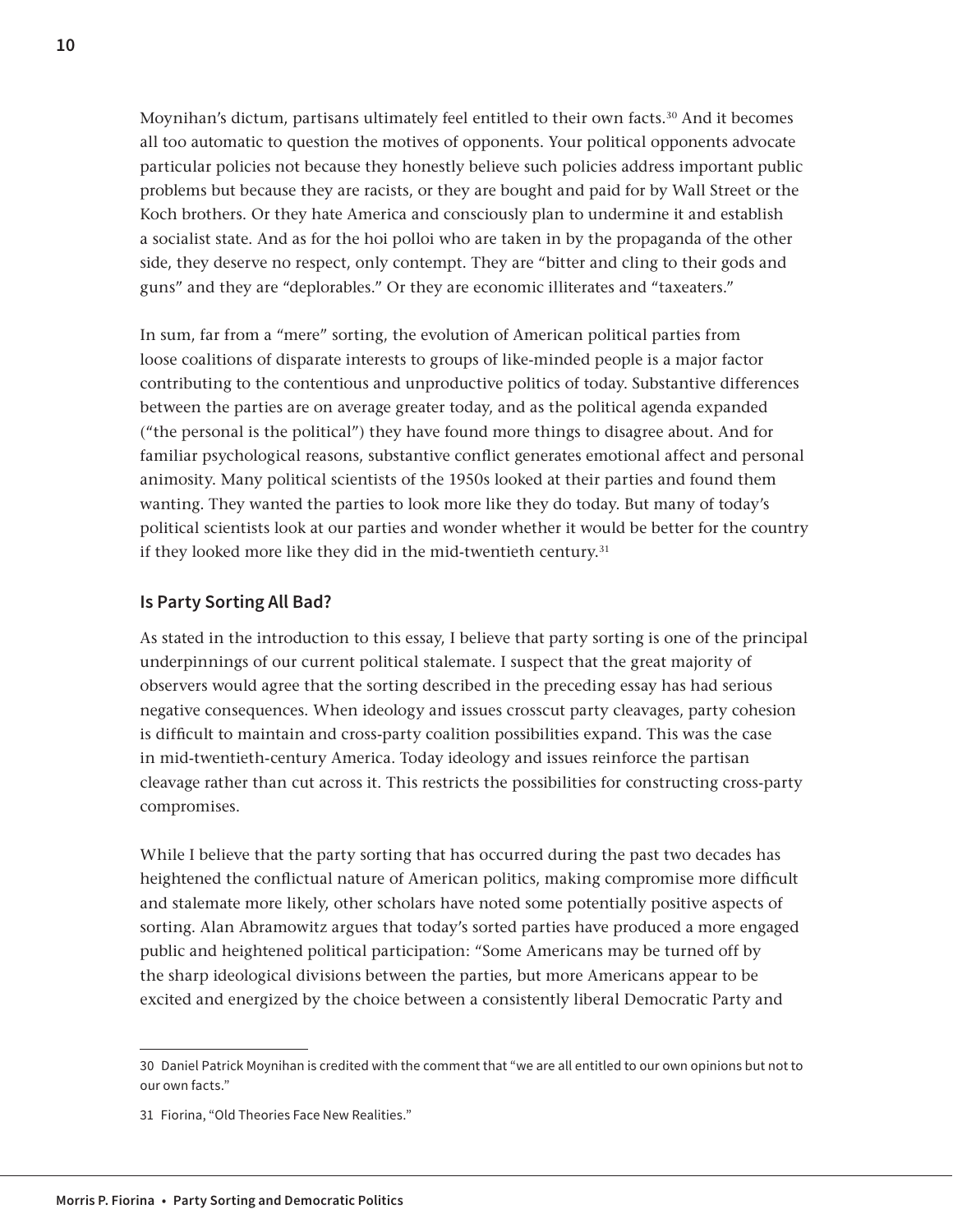

**Figure 1. The Proportion of Americans Who Are Campaign Donors Has Not Increased**

a consistently conservative Republican Party."32 As Levendusky and I pointed out when Abramowitz first made this argument, the data fail to support it.<sup>33</sup> True, interest in the campaign rose slightly in 2004 and 2008 before receding in 2012, and more people reported attempting to persuade others how to vote in 2004 and 2008 before receding in 2012. But contrary to Abramowitz's claim that "every available indicator of public interest and involvement indicates that the level of engagement in the 2008 election was even greater than it was in 2004,"34 American National Election Studies (ANES) measures show levels of activity and involvement that are well within the range established in past decades.

For example, despite the ease of donating to campaigns over the Internet and frequent claims by candidates about record-setting numbers of small donors, figure 1 shows that the proportion of Americans who report donating to a campaign has stayed roughly constant at about 10 percent. Similarly, despite myriad claims about Obamamania in 2008, figure 2 shows that the proportion of Americans who report attending a political meeting or rally has shown almost no movement over a sixty-year period. And the proportion of Americans

<sup>33</sup> Alan I. Abramowitz, "Disconnected, or Joined at the Hip?" in *Red and Blue Nation? Characteristics and Causes of America's Polarized Politics,* vol. 1, ed. Pietro S. Nivola and David W. Brady (Washington, DC: Brookings Institution Press, 2006), 72−75; and Morris P. Fiorina and Matthew S. Levendusky, "Response to Abramowitz's Comments," in *Red and Blue Nation,* vol. 1, 95−108.



<sup>32</sup> Alan I. Abramowitz, *The Disappearing Center: Engaged Citizens, Polarization, and American Democracy* (New Haven, CT: Yale University Press, 2010), 33.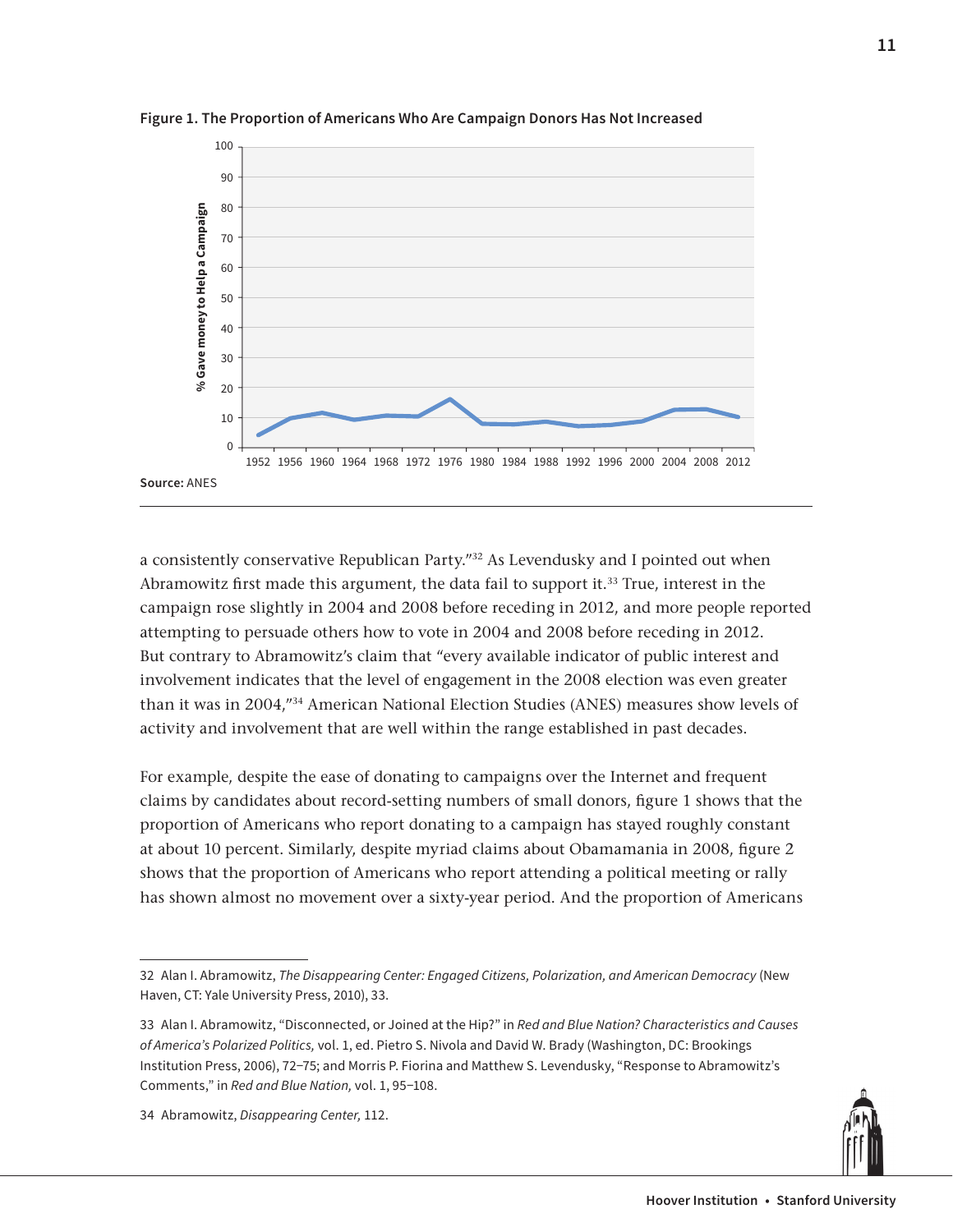

**Figure 2. The Proportion of Americans Who Attend a Political Meeting or Rally Has Not Increased**

**Figure 3. The Proportion of Americans Who Work for a Party or Candidate Has Not Increased**



who actually work for a party or candidate is no higher now than in the mid-twentiehth century—less than 5 percent, as graphed in figure 3.

The serene stability of these figures is all the more surprising given that the political parties have conducted much more intensive "ground games" in the elections since the turn of the century, as reflected in figure 4. Even though today's sorted parties are more likely to cajole voters to participate, aside from displaying more yard signs and campaign stickers,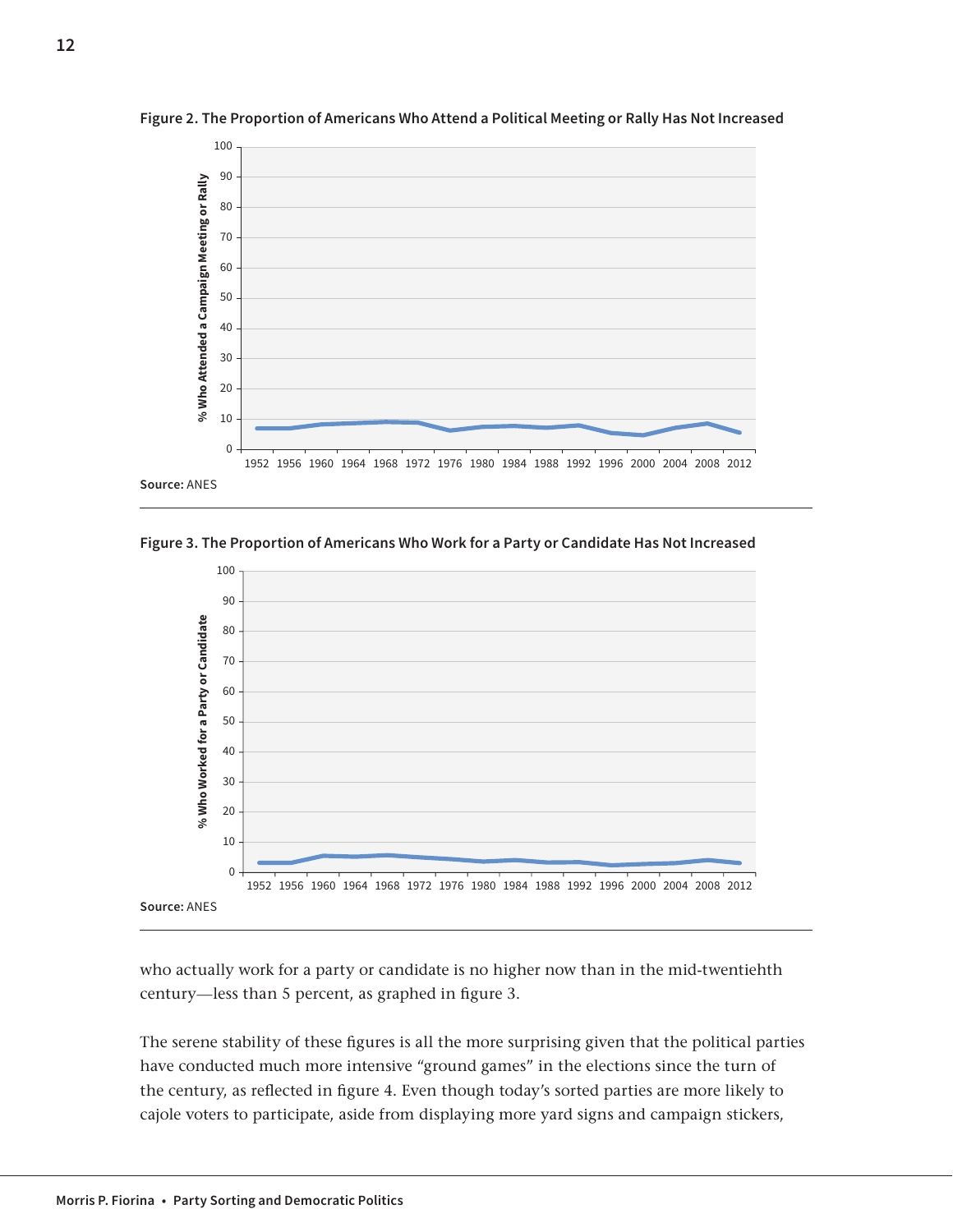

**Figure 4. Americans Increasingly Report Party or Campaign Contacts**

voters have only just maintained their previous levels of activity. Moreover, other data are even less consistent with the heightened engagement thesis. After noting the 2012 plunge in presidential primary turnout and the decline in turnout in the 2012 general election, Rhodes Cook asks, "Are Voters Drifting Away?" and notes that "in recent years it seems as though voters have become more attuned to what they do not like in American politics than what they do. Stark differences between the parties remain, but voters appear to be tiring of the shrill partisanship, 'my way or the highway' rhetoric, and the frequent examples of government dysfunction that follow."35 Continuing that trend, turnout in the 2014 midterm elections was the lowest since 1942. In 2016, Republican primary turnout surged, a development that most observers attributed to the Trump candidacy. This may be the exception that proves the rule: as Republican elites complain, Trump does not represent the sorted Republican establishment very well—they fear and hate him in part because he is a party de-sorter.

Ironically, a number of analysts, notably Russell Dalton, are in partial agreement with Abramowitz that today's sorted parties have contributed to a change in political involvement, but the change is the opposite of the one Abramowitz imagined.<sup>36</sup> Dalton argues that traditional conceptions of citizenship are "duty-based" at their core. The good

<sup>35</sup> Rhodes Cook, "Are Voters Drifting Away?" *Sabato's Crystal Ball,* April 2, 2015, www.centerforpolitics.org /crystalball/articles/are-voters-drifting-away/.

<sup>36</sup> Russell Dalton, *The Good Citizen: How A Younger Generation Is Reshaping American Politics* (Washington DC: CQ Press, 2008).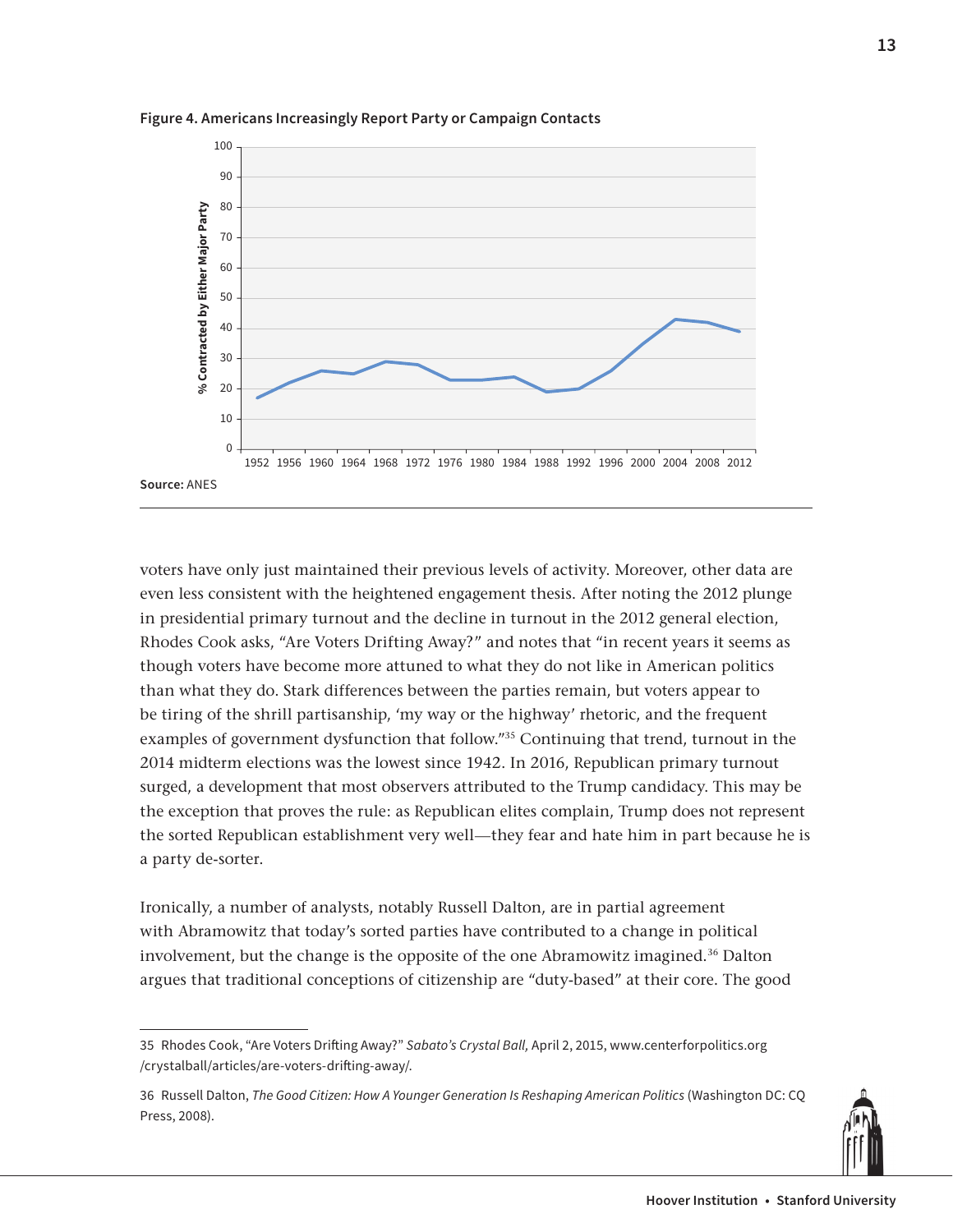citizen is someone who performs the duties of citizenship—in particular, she pays attention to public affairs and votes. But Obamamania in 2008 notwithstanding, young people today—millennials—are less likely to follow public affairs and to participate in election activities. Disputing those who conclude that the young are unengaged, however, Dalton argues that they are differently engaged. They adhere to a conception of citizenship that focuses on the community more than the polity. They are skeptical of government. They favor participation in community life rather than in campaigns and elections. They sign online petitions, boycott corporations, and volunteer to help those less fortunate or those affected by natural disasters.<sup>37</sup> They are more tolerant and more compassionate.

Dalton suggests that part of the explanation of "young people's alienation from electoral politics" lies in the party sorting that Abramowitz celebrates: "Youth are drawn to political figures who appear to be forthright and not acting with ideological or partisan blinders . . . "<sup>38</sup> I do not need to take a side in this debate. Suffice it to say that not only has party sorting not produced any increase in political participation but, if Dalton is correct, as millennials become a steadily larger proportion of the electorate, citizen participation in campaigns and elections may actually decline.

A second argument in favor of party sorting does have the great benefit of being empirically correct. As Levendusky notes, sorting simplifies the task facing the voter by making the alternatives very clear.<sup>39</sup> No longer are voters as confused about which party stands for what as they often must have been in the past. According to the ANES, in 1976, when moderate Republican Gerald Ford ran against moderate Democrat Jimmy Carter, only 54 percent of the public thought the Republican Party was the more conservative of the two parties, and 29 percent said they didn't know or there was no difference between them. By 2012, 73 percent of the public said the Republicans were more conservative, and only 18 percent said they did not know or there was no difference.<sup>40</sup> The recognition of party differences on many individual issues has increased as well.

Not only does party sorting simplify the task facing the voter by making the alternatives very clear, but I would add that sorting may enhance electoral accountability as well since

<sup>37</sup> Research finds that this is true in Britain, Canada, and Australia, as well as in the United States. Aaron J. Martin, *Young People and Politics*: *Political Engagement in the Anglo-American Democracies,* chap. 5 (New York: Routledge, 2012).

<sup>38</sup> Russell Dalton, "The Good News is the Bad News is Wrong: Another View of the Millennial Generation," *Extensions,* 2015: 10−13.

<sup>39</sup> Matthew Levendusky, *The Partisan Sort: How Liberals Became Democrats and Conservatives Became Republicans* (Chicago: University of Chicago Press, 2009), 138−41.

<sup>40</sup> A minority of 10 percent stubbornly continues to believe that the Democrats are the more conservative party.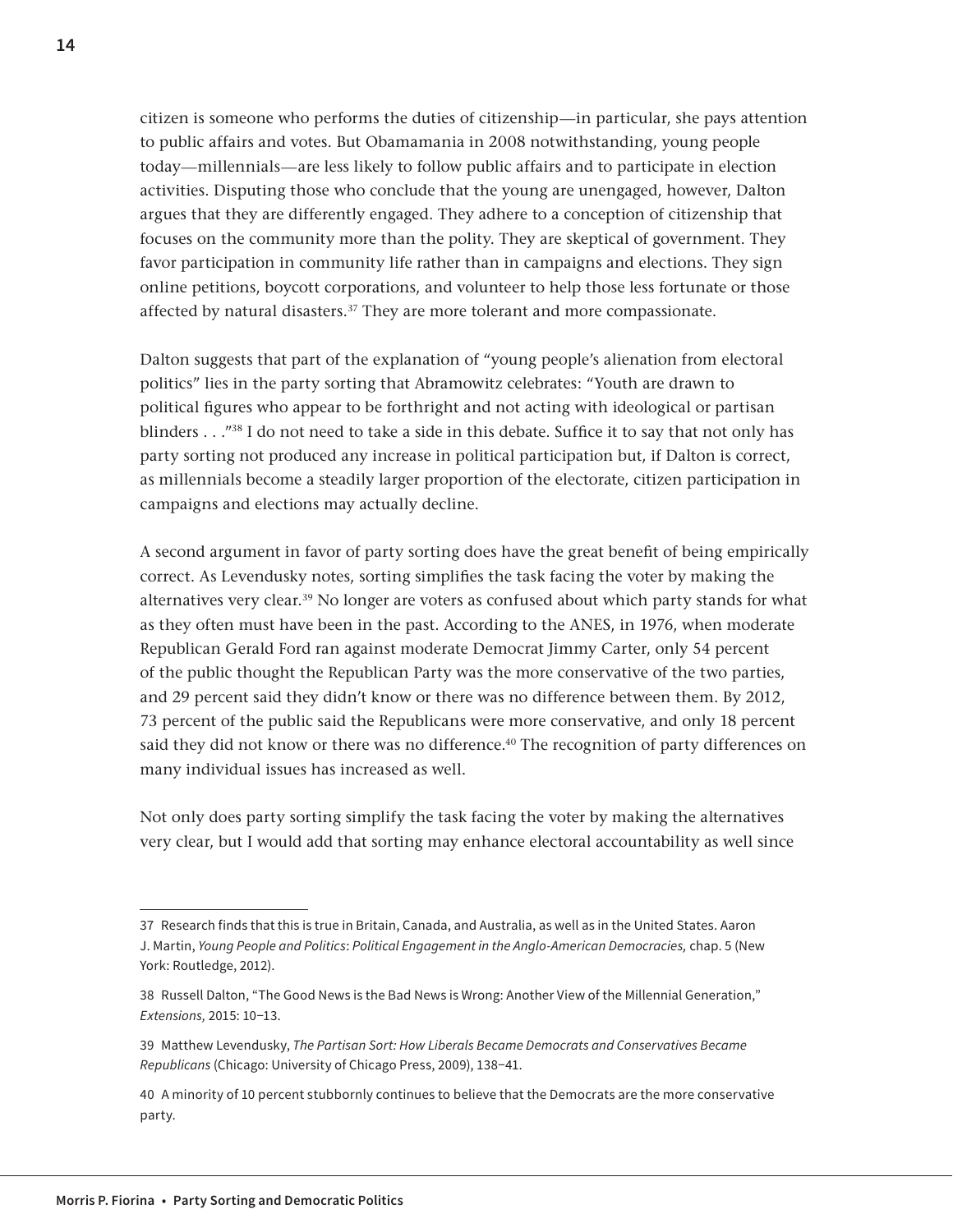parties are less able to hide their positions in a "fog of ambiguity."41 On the contrary, on many issues today there are very clear party differences that are widely appreciated by voters. Moreover, as a later essay will discuss, the electoral fates of individual candidates now rise and fall with the fortunes of their parties. Compared to the mid-twentieth century, candidates are less able to carve out a personal vote and insulate themselves from collective party responsibility.

But while recognizing that party sorting has a positive aspect, I believe that in a large heterogeneous democracy like the United States, where people have different interests and values, the level of sorting that exists in the party system today on balance is a negative. Mann and Ornstein among others have pointed out that—given the American constitutional system with its separation of powers, checks and balances, and federalism a party would have to win and retain an overwhelming majority to implement its platform given all the veto points that can be utilized by the opposition.<sup>42</sup> Failure to win and hold such overwhelming majorities produces the stalemate and gridlock that characterize contemporary politics.

To this, I would add that there is a significant cost on the representational side as well. As Ross Douthat wrote before the 2016 campaign formally began,

But it [the two-party system] does mean certain ideologies and world views get marginalized in national political debate. The libertarian who wants to cut defense spending, the anti-abortion voter who favors a bigger welfare state, the immigration skeptic who wants to keep Social Security exactly as it is . . . all these voters and many others choose the lesser of two evils every November, because neither party's leadership has any interest in representing their entire world view.<sup>43</sup>

Quite right. It is not too much of a simplification to posit that there are three clusters of issues in the contemporary United States: foreign and defense issues, economic and social welfare issues, and cultural and moral issues.<sup>44</sup> For purposes of illustration, imagine that

<sup>44</sup> A number of studies find that the views of ordinary Americans about domestic issues generally fall on two dimensions—economic and cultural—in contrast to the single ideological dimension that emerges in congressional voting. Foreign policy issues on which the public has less well-formed views normally are not even included in such analyses. Byron E. Shafer and William J. M. Claggett, *The Two Majorities: The Issue Context of Modern American Politics* (Baltimore: Johns Hopkins University Press, 1995); Edward G. Carmines, Michael J. Ensley,



<sup>41</sup> Downs argues that in two-party majoritarian systems like that in the United States, the parties have incentives to broaden their appeal by taking ambiguous positions. Anthony Downs, *An Economic Theory of Democracy* (New York: Harper and Row, 1957), 135−137.

<sup>42</sup> Mann and Ornstein, *It's Even Worse Than It Looks*.

<sup>43</sup> Ross Douthat, "Donald Trump, Traitor to His Class," *New York Times,* August 29, 2015, www.nytimes.com/2015 /08/30/opinion/sunday/ross-douthat-donald-trump-traitor-to-his-class.html.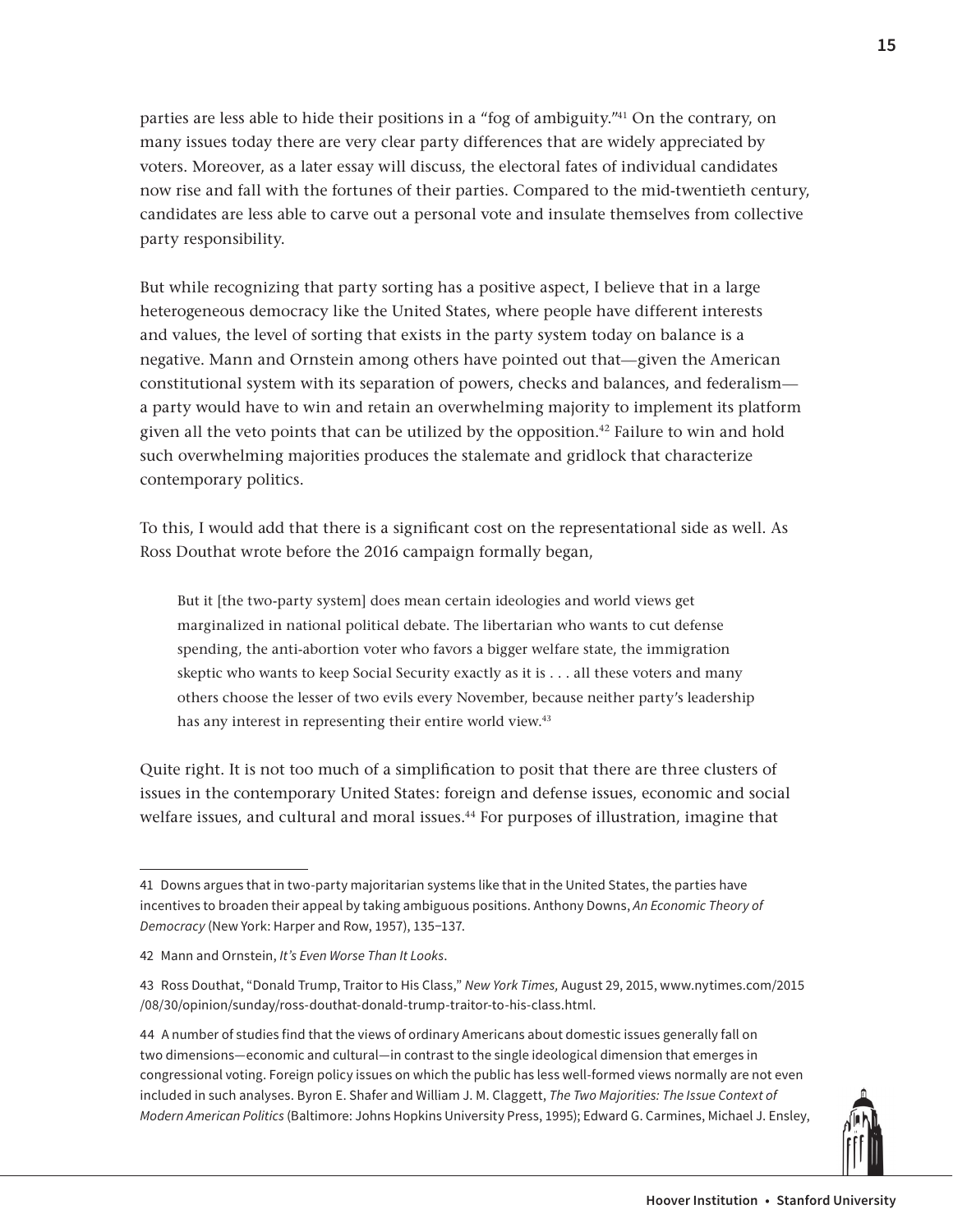there are only two stances on each cluster: an assertive (A) or cautious (C) stance on defense and foreign policy issues, a preference for government control  $(G)$  or a free market  $(M)$ stance on economic issues, and a progressive (P) or traditional (T) stance on cultural issues. Then there are eight  $(2 \times 2 \times 2)$  possible platforms a party could espouse:<sup>45</sup>

|                 | Platform |                |                         |              |   |   |   |   |
|-----------------|----------|----------------|-------------------------|--------------|---|---|---|---|
|                 | 1.       | $\overline{2}$ | $\overline{\mathbf{3}}$ | 4            | 5 | 6 |   | 8 |
| Foreign/Defense |          | $C$ $C$        | $\overline{C}$          | $\mathsf{C}$ | A | A | A |   |
| Economic        | G.       | G              | M                       | М            | G | G | M | М |
| Cultural        | P        |                | P                       | $\Gamma$     | P |   | P |   |

Contemporary Democratic candidates generally offer voters the first platform and contemporary Republican candidates the eighth platform. If you are a voter whose views fit any of the six platforms in between, you usually will have to choose between candidates who are wrong on at least one position you hold. With less well-sorted parties, however, New Deal Democrats could vote for a local congressional candidate who adopted platform 6, libertarian Republicans could vote for a local candidate who offered platform 3, and so on. No more.

The success of Donald Trump in the 2016 Republican nomination contests may be partially a reaction to this "two sizes fit all and you'd better like it" choice offered by the current sorted parties. To the surprise of many politicians, journalists, and academics, Donald Trump won the Republican presidential nomination. Reflecting on that development, Douthat writes,

Trump proved that movement conservative ideas and litmus tests don't really have any purchase on millions of Republican voters. Again and again, Cruz and the other G.O.P. candidates stressed that Trump wasn't really a conservative; they listed his heresies, cataloged his deviations, dug up his barely buried liberal past. No doubt this case resonated with many Republicans. But not with nearly enough of them to make Cruz the nominee. . . .

Trump proved that many of the party's moderates and establishmentarians hate the thought of a True Conservative nominee even more than they fear handing the nomination to a proto-fascist grotesque with zero political experience and poor impulse control. That goes for the prominent politicians who refused to endorse Cruz,

and Michael W. Wagner, "Who Fits the Left-Right Divide? Partisan Polarization in the American Electorate," *American Behavioral Scientist* 56, no. 12 (December2012): 1631−1653.

45 If we add a middle-of-the-road position on each cluster, there are 27 possible platforms. No need to go there; eight is enough to make the point.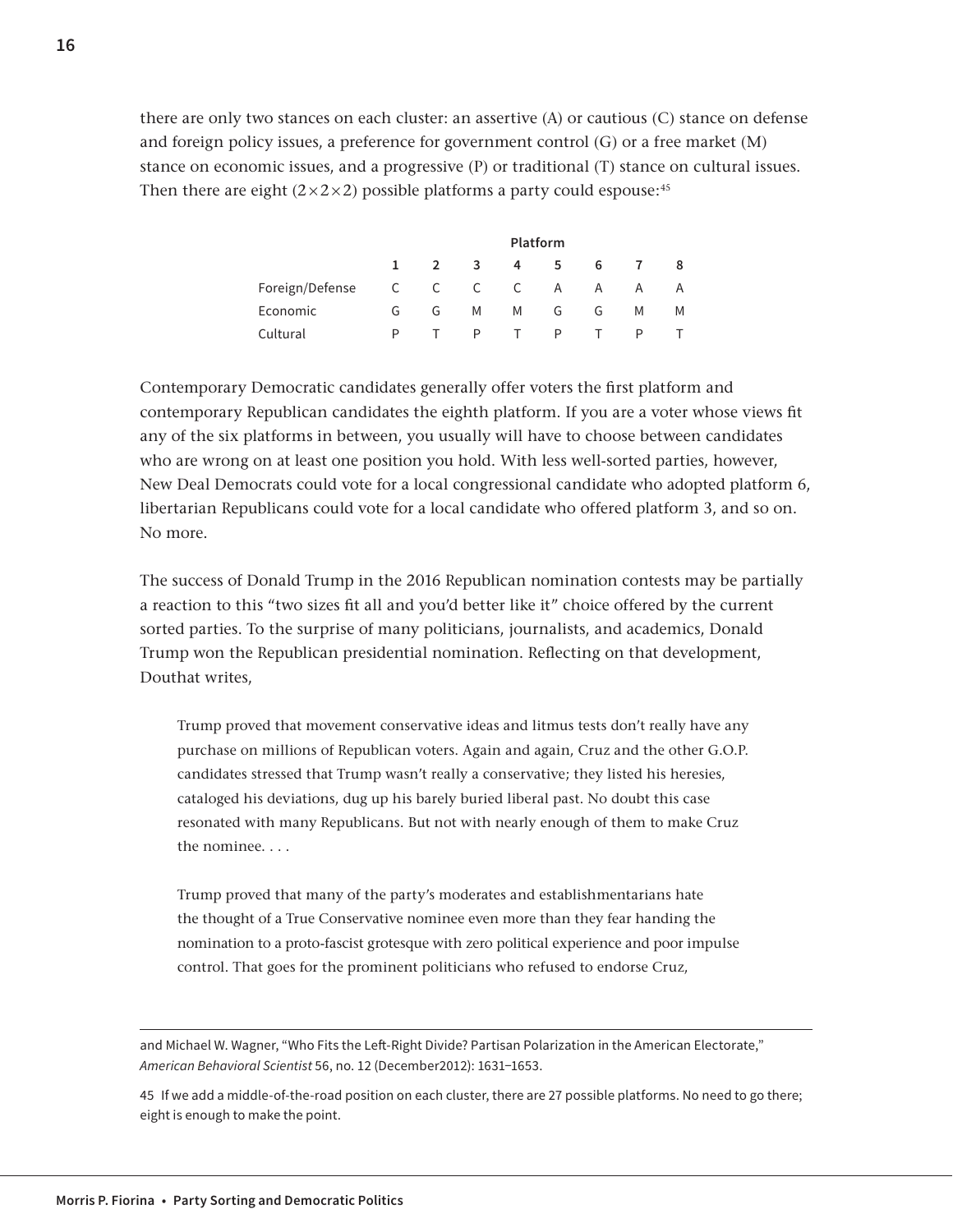### **Table 1. Only Strong Partisans Feel Well-Represented by the Contemporary Parties**

|                           | 2004 | 2008 | 2015 |
|---------------------------|------|------|------|
| <b>Strong Republicans</b> | 93%  | 85   | 92   |
| Weak Republicans          | 83   | 60   | 63   |
| Independent Republicans   | 66   | 49   | 50   |
| Independents              | 47   | 36   | 11   |
| Independent Democrats     | 58   | 53   | 40   |
| Weak Democrats            | 72   | 69   | 46   |
| <b>Strong Democrats</b>   | 80   | 81   | 87   |
|                           |      |      |      |

*"Do Any of the Parties Represent Your Views Reasonably Well?"*

#### **Source:**

2004 and 2008 data from Comparative Study of Electoral Systems; 2015 data from Polimetrix.

the prominent donors who sat on their hands once the field narrowed and all the moderate-Republican voters in blue states who turned out to be #NeverCruz first and #NeverTrump less so or even not at all.46

Trump offered something different to voters who don't fit happily in issue profiles 1 and 8 above. On foreign affairs he is cautious about American involvement but assertive where critical American interests are at stake. On abortion he has sounded traditional, but on gay rights progressive. On economic issues he attacks Wall Street but opposes a large increase in the minimum wage. And he further muddies the choice by complicating the economic dimension—adding trade agreements to the more traditional issues of government regulation and income redistribution. Whatever his many negatives, Trump has a potentially positive role as a de-sorting force in contemporary American politics.<sup>47</sup>

The simple fact is that the present condition of sorted parties primarily pleases a minority of Americans, mostly active partisans who are similarly well-sorted. Table 1 contains the responses to a survey question included on the 2004 and 2008 Comparative Study of Electoral Systems (CSES) surveys and updated by Polimetrix in 2015. Strong partisans (about one-third of the eligible electorate) are quite happy with the contemporary parties (and no doubt some of those who are not may think their party is too moderate). Not-so-strong partisans (about one-quarter of the electorate) are significantly less enthusiastic about their parties. Only half of the leaning independents (about 30 percent of the electorate) feel reasonably well-represented by either party, and a majority of pure independents (10 percent

<sup>47</sup> He is not the first to try, of course, but previous attempts by candidates like Rudy Giuliani and Jon Huntsman met with little success.



<sup>46</sup> Ross Douthat, "The Defeat of True Conservatism," *New York Times,* May 3, 2016, www.nytimes.com/2016/05 /04/opinion/campaign-stops/the-defeat-of-true-conservatism.html?ref=opinion&\_r=0.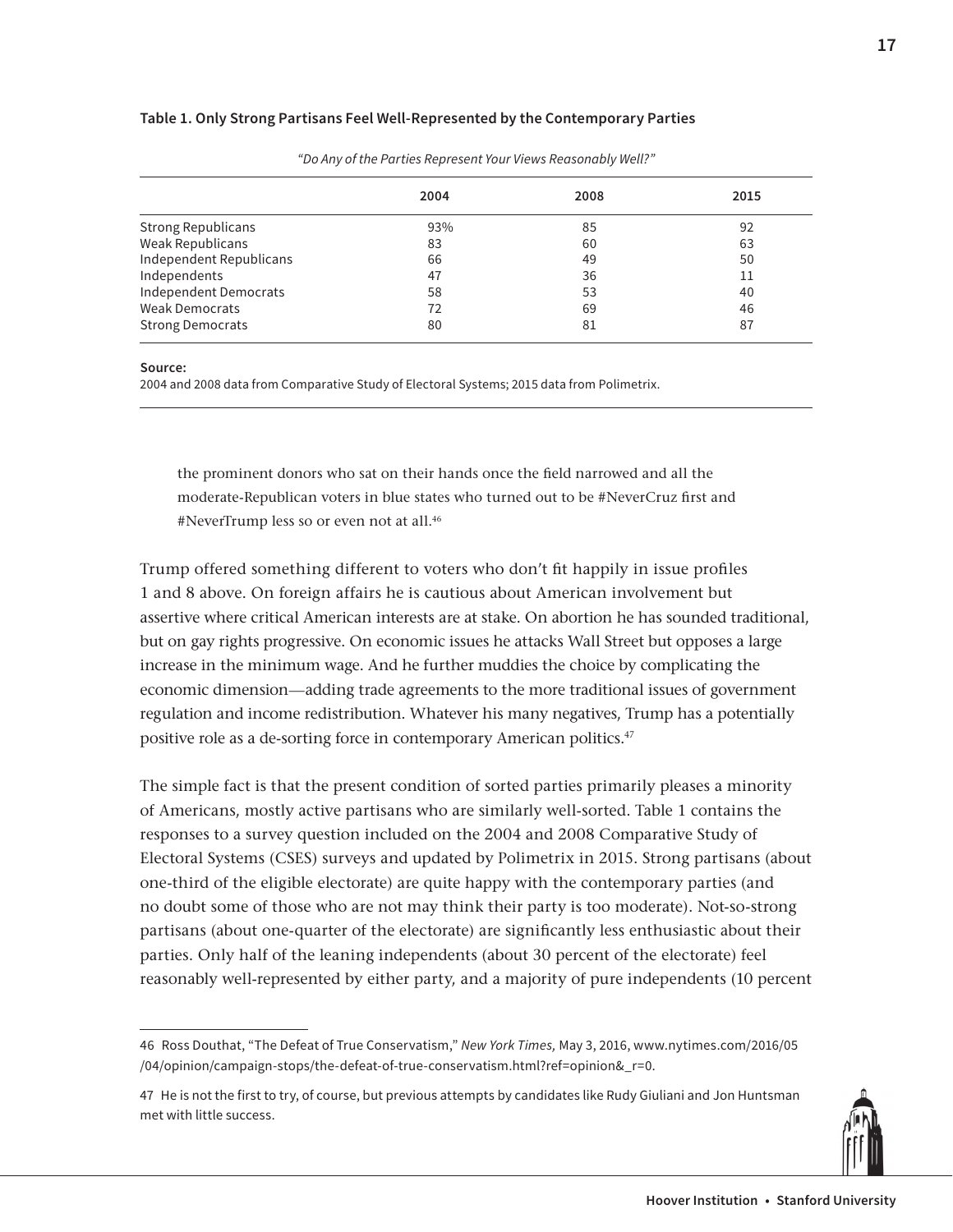of the electorate) feel they were left out of the party system altogether, particularly in 2015. The sorted parties today represent the political class well, the larger country not so well. In a recent survey of Americans' attitudes toward the political parties, Howard J. Gold concludes: "There is no question that public disdain for both the Democratic and Republican parties has grown considerably since the mid-1990s, and that the public understands well the polarization that has gripped political elites. Increasing numbers of Americans have come to see the parties as ideologically far apart, with large percentages stating that the Republicans are too conservative and that the Democrats are too liberal."

Rather than being enthusiastic supporters of one or the other of the two parties, we suspect that many Americans wish they could divide their votes, say 65 percent for the Republican candidate, 35 percent for the Democrat or vice-versa, rather than give an all-or-nothing endorsement to either side.<sup>48</sup>

<sup>48</sup> Howard J. Gold, "Americans' Attitudes Toward the Political Parties and the Party System," *Public Opinion Quarterly* 79, no. 3 (2015): 815.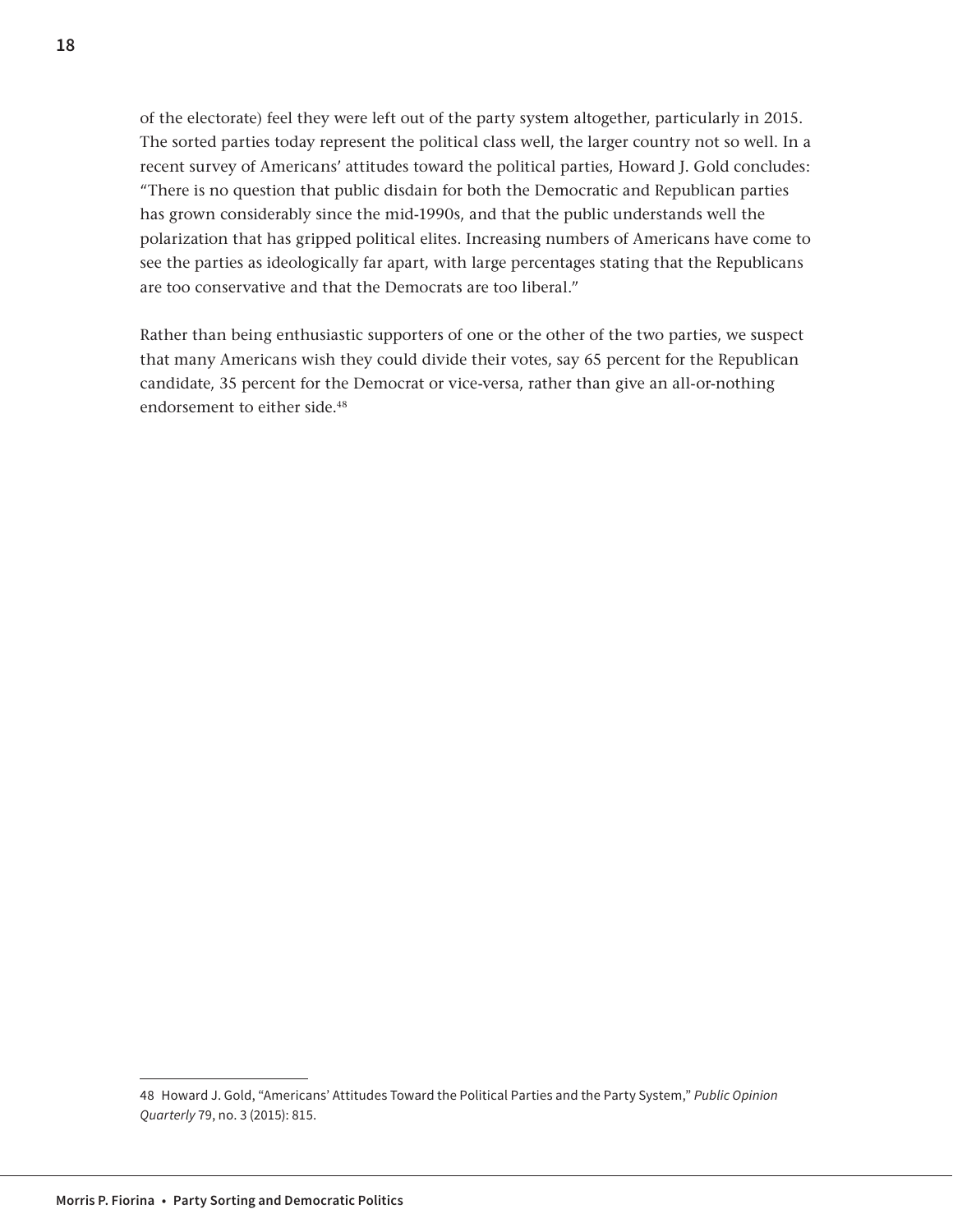## *Essay Series*

*An Era of Tenuous Majorities: A Historical Context Has the American Public Polarized? The Political Parties Have Sorted Party Sorting and Democratic Politics The Temptation to Overreach Independents: The Marginal Members of an Electoral Majority The (Re)Nationalization of Congressional Elections Is the US Experience Exceptional? A Historical Perspective Post-Election*



The publisher has made this work available under a Creative Commons Attribution-NoDerivs license 3.0. To view a copy of this license, visit http://creativecommons.org/licenses/by-nd/3.0.

Hoover Institution Press assumes no responsibility for the persistence or accuracy of URLs for external or third-party Internet websites referred to in this publication, and does not guarantee that any content on such websites is, or will remain, accurate or appropriate.

Copyright © 2016 by the Board of Trustees of the Leland Stanford Junior University